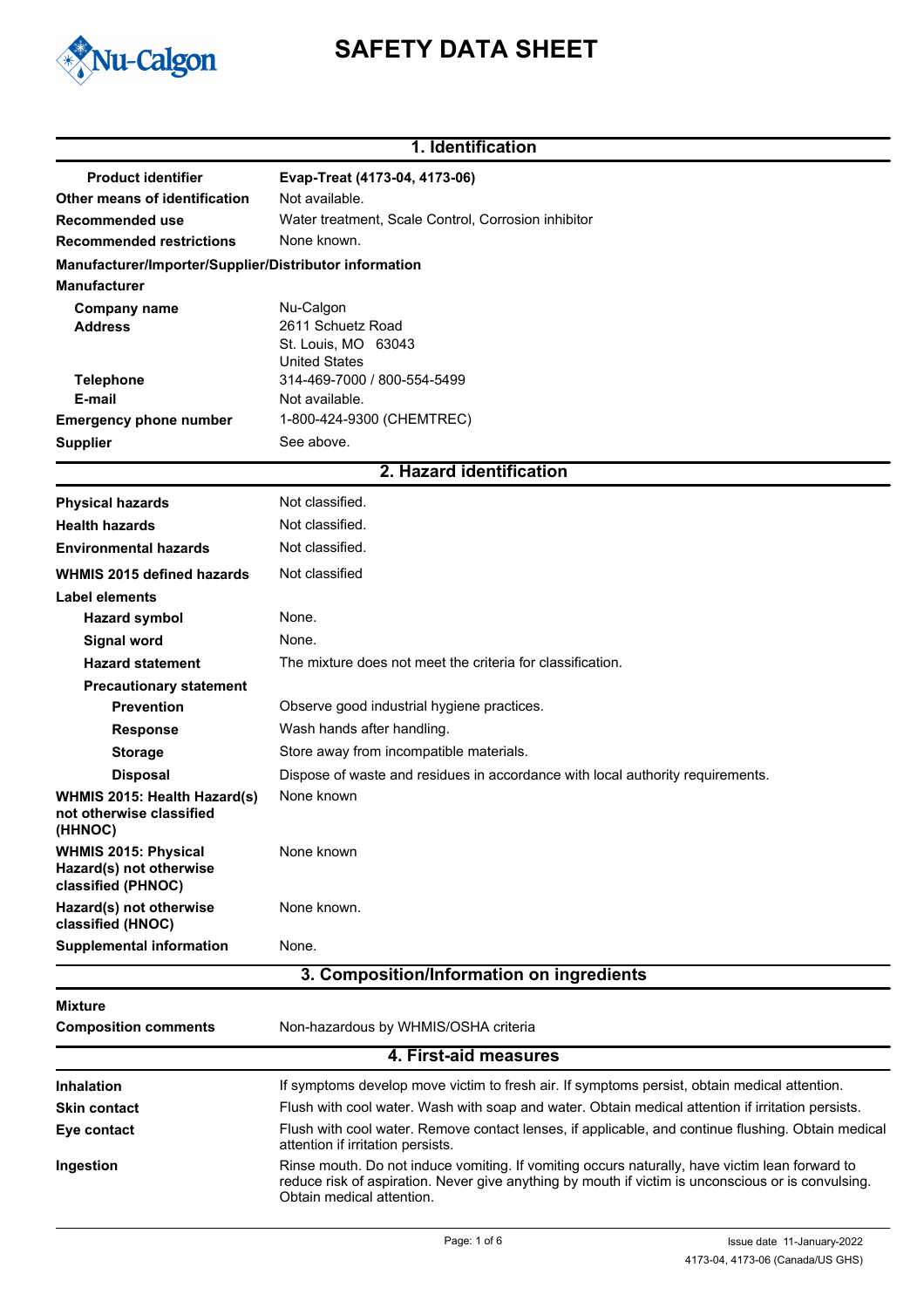**Indication of immediate** Treat symptomatically. **medical attention and special treatment needed** If you feel unwell, seek medical advice (show the label where possible). Show this safety data sheet to the doctor in attendance. Avoid contact with eyes and skin. Keep out of reach of children. **General information Most important Direct contact with eyes may cause temporary irritation. symptoms/effects, acute and delayed**

|                                                                                  | 5. Fire-fighting measures                                                                                                                                                                                                                                                                                                                                                                                                              |
|----------------------------------------------------------------------------------|----------------------------------------------------------------------------------------------------------------------------------------------------------------------------------------------------------------------------------------------------------------------------------------------------------------------------------------------------------------------------------------------------------------------------------------|
| Suitable extinguishing media                                                     | Treat for surrounding material.                                                                                                                                                                                                                                                                                                                                                                                                        |
| Unsuitable extinguishing<br>media                                                | None known.                                                                                                                                                                                                                                                                                                                                                                                                                            |
| Specific hazards arising from<br>the chemical                                    | During fire, gases hazardous to health may be formed.                                                                                                                                                                                                                                                                                                                                                                                  |
| Special protective equipment<br>and precautions for firefighters                 | Self-contained breathing apparatus and full protective clothing must be worn in case of fire.                                                                                                                                                                                                                                                                                                                                          |
| <b>Fire-fighting</b><br>equipment/instructions                                   | Move containers from fire area if you can do so without risk.                                                                                                                                                                                                                                                                                                                                                                          |
| <b>Specific methods</b>                                                          | Use standard firefighting procedures and consider the hazards of other involved materials.                                                                                                                                                                                                                                                                                                                                             |
| <b>General fire hazards</b>                                                      | No unusual fire or explosion hazards noted.                                                                                                                                                                                                                                                                                                                                                                                            |
| <b>Hazardous combustion</b><br>products                                          | May include and are not limited to: Oxides of carbon. Oxides of phosphorus. Oxides of calcium.<br>Oxides of magnesium.                                                                                                                                                                                                                                                                                                                 |
|                                                                                  | 6. Accidental release measures                                                                                                                                                                                                                                                                                                                                                                                                         |
| <b>Personal precautions,</b><br>protective equipment and<br>emergency procedures | Keep unnecessary personnel away. For personal protection, see section 8 of the SDS.                                                                                                                                                                                                                                                                                                                                                    |
| <b>Methods and materials for</b><br>containment and cleaning up                  | Avoid the generation of dusts during clean-up. Spilled beads may present a slip hazard. Before<br>attempting clean up, refer to hazard data given above. Use broom or dry vacuum to collect<br>material for proper disposal without raising dust. Rinse area with water. Prevent large spills from<br>entering sewers or waterways. Contact emergency services and supplier for advice.                                                |
| <b>Environmental precautions</b>                                                 | Avoid discharge into drains, water courses or onto the ground. Do not discharge into lakes,<br>streams, ponds or public waters.                                                                                                                                                                                                                                                                                                        |
|                                                                                  | 7. Handling and storage                                                                                                                                                                                                                                                                                                                                                                                                                |
| <b>Precautions for safe handling</b>                                             | Wash thoroughly after handling. Minimize dust generation and accumulation. Do not breathe dust.<br>Avoid contact with eyes, skin and clothing. Use good industrial hygiene practices in handling this<br>material. When using do not eat or drink.                                                                                                                                                                                     |
| Conditions for safe storage,<br>including any incompatibilities                  | Store in a cool, dry, well-ventilated place. Protect from moisture and heat. Store away from<br>incompatible materials (see Section 10 of the SDS). Keep out of reach of children.                                                                                                                                                                                                                                                     |
|                                                                                  | 8. Exposure controls/Personal protection                                                                                                                                                                                                                                                                                                                                                                                               |
| <b>Occupational exposure limits</b>                                              | No exposure limits noted for ingredient(s).                                                                                                                                                                                                                                                                                                                                                                                            |
| <b>Biological limit values</b>                                                   | No biological exposure limits noted for the ingredient(s).                                                                                                                                                                                                                                                                                                                                                                             |
| Appropriate engineering<br>controls                                              | Good general ventilation (typically 10 air changes per hour) should be used. Ventilation rates<br>should be matched to conditions. If applicable, use process enclosures, local exhaust ventilation,<br>or other engineering controls to maintain airborne levels below recommended exposure limits. If<br>exposure limits have not been established, maintain airborne levels to an acceptable level. Ensure<br>adequate ventilation. |
|                                                                                  | Individual protection measures, such as personal protective equipment                                                                                                                                                                                                                                                                                                                                                                  |
| <b>Eye/face protection</b>                                                       | Wear safety glasses with side shields (or goggles).                                                                                                                                                                                                                                                                                                                                                                                    |
| <b>Skin protection</b>                                                           |                                                                                                                                                                                                                                                                                                                                                                                                                                        |
| <b>Hand protection</b>                                                           | Impervious gloves. Confirm with reputable supplier first.                                                                                                                                                                                                                                                                                                                                                                              |
| <b>Other</b>                                                                     | Wear suitable protective clothing. As required by employer code.                                                                                                                                                                                                                                                                                                                                                                       |
| <b>Respiratory protection</b>                                                    | Do not breathe dust. Where exposure guideline levels may be exceeded, use an approved NIOSH<br>respirator.<br>Respirator should be selected by and used under the direction of a trained health and safety<br>professional following requirements found in OSHA's respirator standard (29 CFR 1910.134),<br>CAN/CSA-Z94.4 and ANSI's standard for respiratory protection (Z88.2).                                                      |
| <b>Thermal hazards</b>                                                           | Not applicable.                                                                                                                                                                                                                                                                                                                                                                                                                        |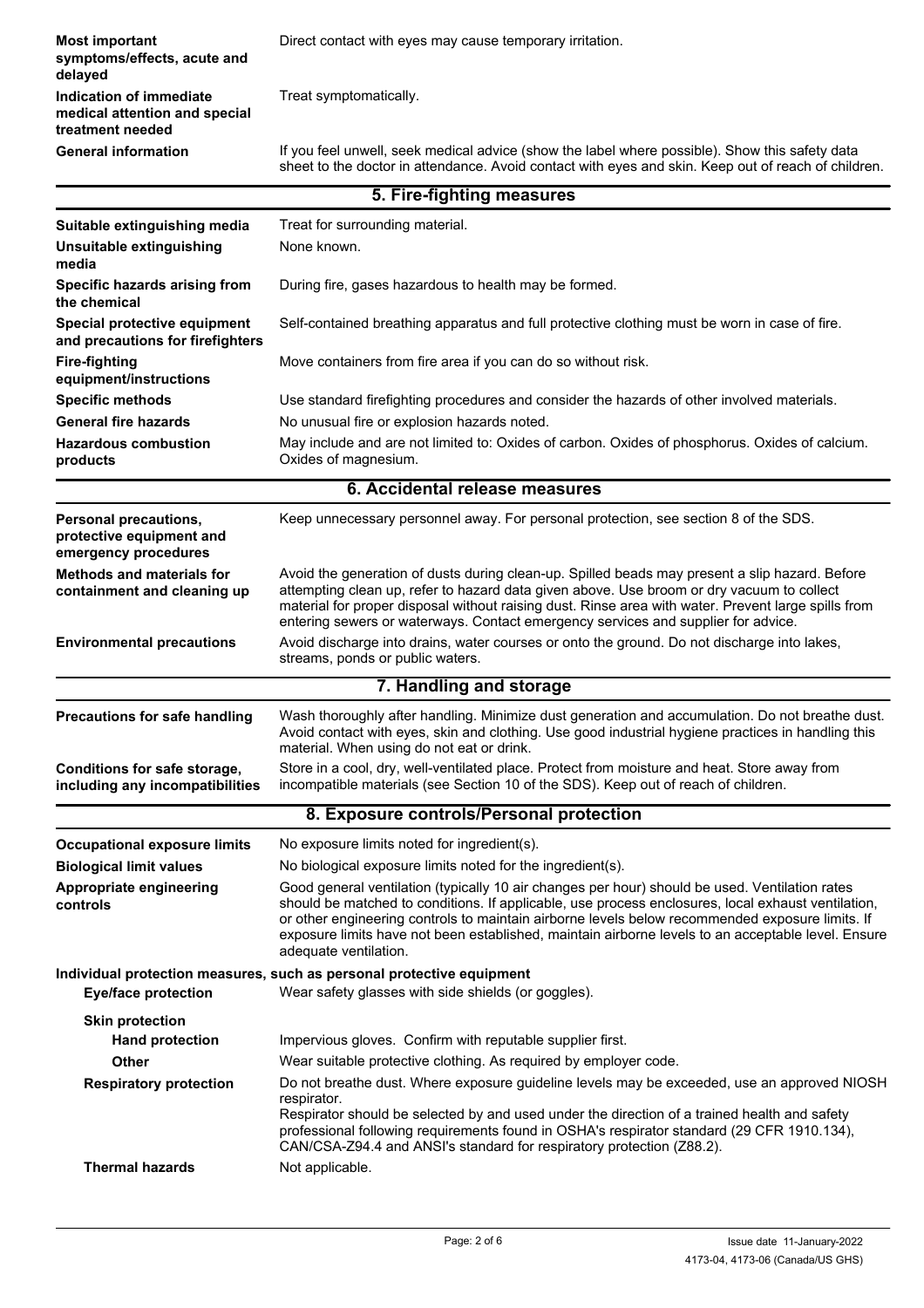#### **9. Physical and chemical properties**

**General hygiene considerations**

| Appearance                                        | Solid.                                                                                                                                          |
|---------------------------------------------------|-------------------------------------------------------------------------------------------------------------------------------------------------|
| <b>Physical state</b>                             | Solid.                                                                                                                                          |
| <b>Form</b>                                       | <b>Crystals or Beads</b>                                                                                                                        |
| Color                                             | Not available.                                                                                                                                  |
| Odor                                              | Odorless                                                                                                                                        |
| <b>Odor threshold</b>                             | Not available.                                                                                                                                  |
| рH                                                | 6.5 - 7.5 (1% solution)                                                                                                                         |
| <b>Melting point/freezing point</b>               | 1200 °F (648.89 °C)                                                                                                                             |
| Initial boiling point and boiling<br>range        | Not available.                                                                                                                                  |
| Pour point                                        | Not available.                                                                                                                                  |
| <b>Specific gravity</b>                           | Not available.                                                                                                                                  |
| <b>Partition coefficient</b><br>(n-octanol/water) | Not available.                                                                                                                                  |
| <b>Flash point</b>                                | Not available.                                                                                                                                  |
| <b>Evaporation rate</b>                           | Not available.                                                                                                                                  |
| Flammability (solid, gas)                         | Not applicable.                                                                                                                                 |
| Upper/lower flammability or explosive limits      |                                                                                                                                                 |
| <b>Flammability limit - lower</b><br>(%)          | Not available.                                                                                                                                  |
| <b>Flammability limit - upper</b><br>(%)          | Not available.                                                                                                                                  |
| Explosive limit - lower (%)                       | Not available.                                                                                                                                  |
| Explosive limit - upper (%)                       | Not available.                                                                                                                                  |
| Vapor pressure                                    | Not available.                                                                                                                                  |
| <b>Vapor density</b>                              | Not available.                                                                                                                                  |
| <b>Relative density</b>                           | Not available.                                                                                                                                  |
| Solubility(ies)                                   | Appreciable                                                                                                                                     |
| <b>Auto-ignition temperature</b>                  | Not available.                                                                                                                                  |
| <b>Decomposition temperature</b>                  | Not available.                                                                                                                                  |
| <b>Viscosity</b>                                  | Not available.                                                                                                                                  |
| <b>Other information</b>                          |                                                                                                                                                 |
| <b>Bulk density</b>                               | 1.67 g/mL (approx 14 lb/gal, 104.25 lb/ft3 as beads)                                                                                            |
| <b>Explosive properties</b>                       | Not explosive.                                                                                                                                  |
| <b>Oxidizing properties</b>                       | Not oxidizing.                                                                                                                                  |
|                                                   | 10. Stability and reactivity                                                                                                                    |
| <b>Reactivity</b>                                 | This product may react with strong oxidizing agents.                                                                                            |
| <b>Possibility of hazardous</b><br>reactions      | No dangerous reaction known under conditions of normal use.                                                                                     |
| <b>Chemical stability</b>                         | Material is stable under normal conditions.                                                                                                     |
| <b>Conditions to avoid</b>                        | Keep away from moisture. Keep away from heat, hot surfaces, sparks, open flames and other<br>ignition sources. Do not mix with other chemicals. |
| Incompatible materials                            | Strong oxidizing agents.                                                                                                                        |
| <b>Hazardous decomposition</b><br>products        | May include and are not limited to: Oxides of phosphorus. Oxides of carbon. Oxides of calcium.<br>Oxides of magnesium.                          |
|                                                   | 11. Toxicological information                                                                                                                   |
| <b>Routes of exposure</b>                         | Eye, Skin contact, Inhalation, Ingestion.                                                                                                       |
| Information on likely routes of exposure          |                                                                                                                                                 |
| Ingestion                                         | May cause stomach distress, nausea or vomiting.                                                                                                 |
| Inhalation                                        | No adverse effects due to inhalation are expected.                                                                                              |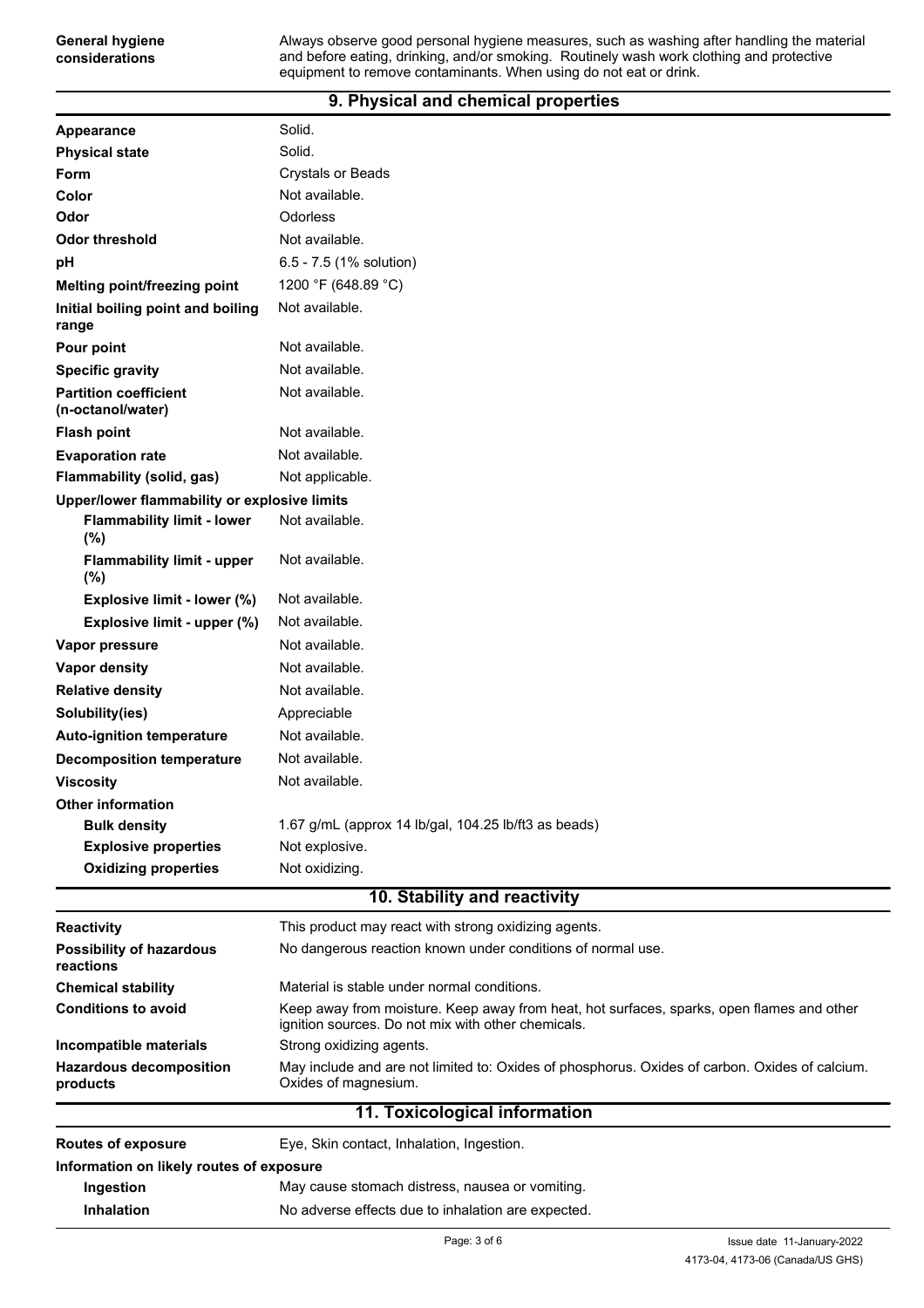| <b>Skin contact</b>                                                                | Not expected to be a primary skin irritant. Prolonged skin contact may cause skin irritation.                                                                                                                          |
|------------------------------------------------------------------------------------|------------------------------------------------------------------------------------------------------------------------------------------------------------------------------------------------------------------------|
| Eye contact                                                                        | Direct contact with eyes may result in mechanical irritation.                                                                                                                                                          |
| Symptoms related to the<br>physical, chemical and<br>toxicological characteristics | Direct contact with eyes may cause temporary irritation.                                                                                                                                                               |
| Information on toxicological effects                                               |                                                                                                                                                                                                                        |
| <b>Acute toxicity</b>                                                              | Not available.                                                                                                                                                                                                         |
| <b>Skin corrosion/irritation</b>                                                   | Prolonged skin contact may cause temporary irritation.                                                                                                                                                                 |
| <b>Exposure minutes</b>                                                            | Not available.                                                                                                                                                                                                         |
| <b>Erythema value</b>                                                              | Not available.                                                                                                                                                                                                         |
| Oedema value                                                                       | Not available.                                                                                                                                                                                                         |
| Serious eye damage/eye<br>irritation                                               | Direct contact with eyes may cause temporary irritation.                                                                                                                                                               |
| <b>Corneal opacity value</b>                                                       | Not available.                                                                                                                                                                                                         |
| <b>Iris lesion value</b>                                                           | Not available.                                                                                                                                                                                                         |
| <b>Conjunctival reddening</b><br>value                                             | Not available.                                                                                                                                                                                                         |
| Conjunctival oedema value                                                          | Not available.                                                                                                                                                                                                         |
| <b>Recover days</b>                                                                | Not available.                                                                                                                                                                                                         |
| Respiratory or skin sensitization                                                  |                                                                                                                                                                                                                        |
| <b>Respiratory sensitization</b>                                                   | Not a respiratory sensitizer.                                                                                                                                                                                          |
| <b>Skin sensitization</b>                                                          | This product is not expected to cause skin sensitization.                                                                                                                                                              |
| <b>Mutagenicity</b>                                                                | No data available to indicate product or any components present at greater than 0.1% are<br>mutagenic or genotoxic.<br>See below.                                                                                      |
| Carcinogenicity                                                                    |                                                                                                                                                                                                                        |
| Not listed.                                                                        | OSHA Specifically Regulated Substances (29 CFR 1910.1001-1052)                                                                                                                                                         |
| <b>Reproductive toxicity</b>                                                       | This product is not expected to cause reproductive or developmental effects.                                                                                                                                           |
| <b>Teratogenicity</b>                                                              | Not available.                                                                                                                                                                                                         |
| Specific target organ toxicity -<br>single exposure                                | Not classified.                                                                                                                                                                                                        |
| Specific target organ toxicity -<br>repeated exposure                              | Not classified.                                                                                                                                                                                                        |
| <b>Aspiration hazard</b>                                                           | Not an aspiration hazard.                                                                                                                                                                                              |
|                                                                                    | 12. Ecological information                                                                                                                                                                                             |
| <b>Ecotoxicity</b>                                                                 | Not available.                                                                                                                                                                                                         |
| Persistence and degradability                                                      | No data is available on the degradability of any ingredients in the mixture.                                                                                                                                           |
| <b>Bioaccumulative potential</b>                                                   | No data available.                                                                                                                                                                                                     |
| <b>Mobility in soil</b>                                                            | No data available.                                                                                                                                                                                                     |
| <b>Mobility in general</b>                                                         | Not available.                                                                                                                                                                                                         |
| <b>Other adverse effects</b>                                                       | No other adverse environmental effects (e.g. ozone depletion, photochemical ozone creation<br>potential, endocrine disruption, global warming potential) are expected from this component.                             |
|                                                                                    | 13. Disposal considerations                                                                                                                                                                                            |
| <b>Disposal instructions</b>                                                       | Collect and reclaim or dispose in sealed containers at licensed waste disposal site.                                                                                                                                   |
| <b>Local disposal regulations</b>                                                  | Dispose in accordance with all applicable regulations.                                                                                                                                                                 |
| Hazardous waste code                                                               | The waste code should be assigned in discussion between the user, the producer and the waste<br>disposal company.                                                                                                      |
| Waste from residues / unused<br>products                                           | Dispose of in accordance with local regulations. Empty containers or liners may retain some<br>product residues. This material and its container must be disposed of in a safe manner (see:<br>Disposal instructions). |
| <b>Contaminated packaging</b>                                                      | Since emptied containers may retain product residue, follow label warnings even after container is<br>emptied. Empty containers should be taken to an approved waste handling site for recycling or<br>disposal.       |
|                                                                                    |                                                                                                                                                                                                                        |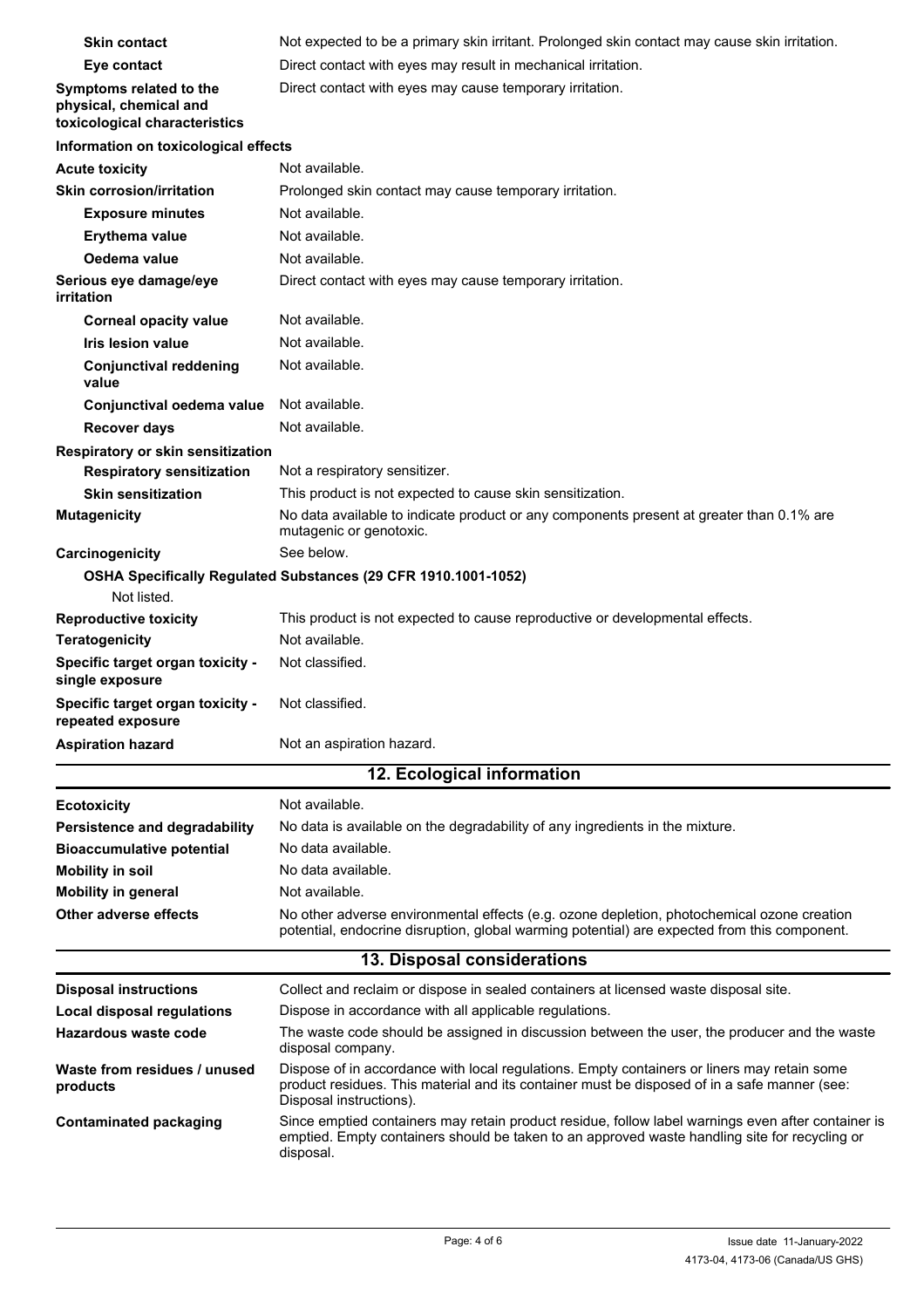## **14. Transport information**

| <b>Transport of Dangerous Goods</b><br>(TDG) Proof of Classification | Classification Method: Classified as per Part 2, Sections 2.1 - 2.8 of the Transportation of<br>Dangerous Goods Regulations. If applicable, the technical name and the classification of the<br>product will appear below. |                        |
|----------------------------------------------------------------------|----------------------------------------------------------------------------------------------------------------------------------------------------------------------------------------------------------------------------|------------------------|
| U.S. Department of Transportation (DOT)                              |                                                                                                                                                                                                                            |                        |
| Not regulated as dangerous goods.                                    |                                                                                                                                                                                                                            |                        |
| <b>Transportation of Dangerous Goods (TDG - Canada)</b>              |                                                                                                                                                                                                                            |                        |
| Not regulated as dangerous goods.                                    |                                                                                                                                                                                                                            |                        |
| IATA/ICAO (Air)                                                      |                                                                                                                                                                                                                            |                        |
| Not regulated as dangerous goods.                                    |                                                                                                                                                                                                                            |                        |
| <b>IMDG (Marine Transport)</b>                                       |                                                                                                                                                                                                                            |                        |
| Not regulated as dangerous goods.                                    |                                                                                                                                                                                                                            |                        |
|                                                                      |                                                                                                                                                                                                                            |                        |
|                                                                      | 15. Regulatory information                                                                                                                                                                                                 |                        |
| <b>Canadian federal regulations</b>                                  | This product has been classified in accordance with the hazard criteria of the HPR and the SDS<br>contains all the information required by the HPR.                                                                        |                        |
| Export Control List (CEPA 1999, Schedule 3)                          |                                                                                                                                                                                                                            |                        |
| Not listed.                                                          |                                                                                                                                                                                                                            |                        |
| <b>Greenhouse Gases</b>                                              |                                                                                                                                                                                                                            |                        |
| Not listed.                                                          |                                                                                                                                                                                                                            |                        |
| <b>Precursor Control Regulations</b>                                 |                                                                                                                                                                                                                            |                        |
| Not regulated.                                                       |                                                                                                                                                                                                                            |                        |
| <b>WHMIS 2015 Exemptions</b>                                         | Not applicable                                                                                                                                                                                                             |                        |
| <b>US federal regulations</b>                                        |                                                                                                                                                                                                                            |                        |
|                                                                      | TSCA Section 12(b) Export Notification (40 CFR 707, Subpt. D)                                                                                                                                                              |                        |
| Not regulated.                                                       |                                                                                                                                                                                                                            |                        |
| <b>CERCLA Hazardous Substance List (40 CFR 302.4)</b>                |                                                                                                                                                                                                                            |                        |
| Not listed.                                                          |                                                                                                                                                                                                                            |                        |
| <b>SARA 304 Emergency release notification</b>                       |                                                                                                                                                                                                                            |                        |
| Not regulated.                                                       |                                                                                                                                                                                                                            |                        |
|                                                                      | OSHA Specifically Regulated Substances (29 CFR 1910.1001-1052)                                                                                                                                                             |                        |
| Not listed.                                                          |                                                                                                                                                                                                                            |                        |
|                                                                      | Superfund Amendments and Reauthorization Act of 1986 (SARA)                                                                                                                                                                |                        |
| <b>SARA 302 Extremely</b>                                            | No                                                                                                                                                                                                                         |                        |
| hazardous substance                                                  |                                                                                                                                                                                                                            |                        |
| SARA 313 (TRI reporting)<br>Not regulated.                           |                                                                                                                                                                                                                            |                        |
| <b>Other federal regulations</b>                                     |                                                                                                                                                                                                                            |                        |
|                                                                      | Clean Air Act (CAA) Section 112 Hazardous Air Pollutants (HAPs) List                                                                                                                                                       |                        |
| Not regulated.                                                       |                                                                                                                                                                                                                            |                        |
|                                                                      | Clean Air Act (CAA) Section 112(r) Accidental Release Prevention (40 CFR 68.130)                                                                                                                                           |                        |
| Not regulated.                                                       |                                                                                                                                                                                                                            |                        |
| <b>US state regulations</b>                                          | See below                                                                                                                                                                                                                  |                        |
| US. California Proposition 65                                        | This product is not subject to warning labeling under the California Proposition 65 regulation.                                                                                                                            |                        |
| <b>Inventory status</b>                                              |                                                                                                                                                                                                                            |                        |
| Country(s) or region                                                 | <b>Inventory name</b>                                                                                                                                                                                                      | On inventory (yes/no)* |
| Canada                                                               | Domestic Substances List (DSL)                                                                                                                                                                                             | Yes                    |
| Canada                                                               | Non-Domestic Substances List (NDSL)                                                                                                                                                                                        | No                     |
| United States & Puerto Rico                                          | Toxic Substances Control Act (TSCA) Inventory                                                                                                                                                                              | Yes                    |
|                                                                      |                                                                                                                                                                                                                            |                        |

\*A "Yes" indicates that all components of this product comply with the inventory requirements administered by the governing country(s)